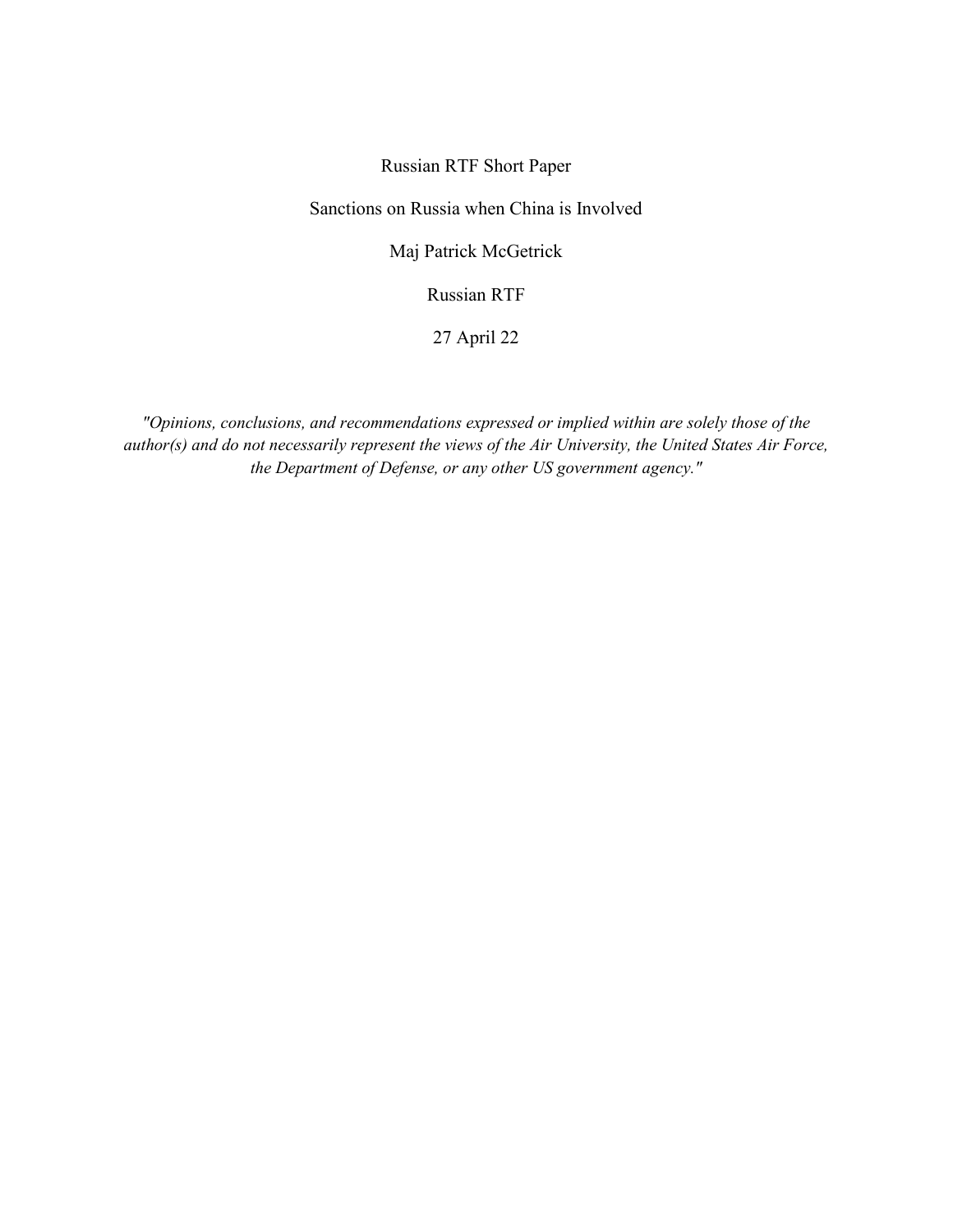Global sanctions on Russia are meant to apply economic pressure long enough to force them to stop their invasion of Ukraine. Russia survived sanctions before following its invasion of Crimea. New sanctions on Russia are meant to impose even greater costs on their economy. Still, their improved relationship with China will offset any further pressure from the West. I will argue that Russia's supply chain issues due to Western sanctions will be survivable if they maintain a working relationship with China.

Russia is no stranger to sanctions imposed by Western nations, and they have found ways to overcome economic challenges during those times. It is crucial to compare sanctions against Russia pre and post-Crimea and sanctions concerning the current invasion of Ukraine. Economic sanctions are a diplomatic tool used against a foreign government to get them to do something they don't want to do or pressure them not to do something they want to do.<sup>[1](#page-3-0)</sup> Economic sanctions are generally the most successful type that can be levied on a country because they can restrict its access to international markets.<sup>[2](#page-3-1)</sup> Western sanctions on Russia were pretty limited in scope before the 2014 invasion of Crimea, and they focused more on denying the Soviet Union the capability to expand communist ideology.<sup>[3](#page-3-2)</sup>

Economic sanctions on Russia took a turn after they invaded and successfully annexed Crimea. Post-Crimea sanctions on Russia, imposed by Western nations, included restricting Russia's access to foreign lending and denying them specific oil drilling capabilities.<sup>[4](#page-3-3)</sup> Initially, these sanctions seemed to be effective, but the timing of a drop in global oil prices hid their true effect. Once oil prices rose, Russia's largest export started to pay economic dividends, countering any sanctions Western countries could impose. The tricky question to answer is: do economic sanctions work against a country like Russia?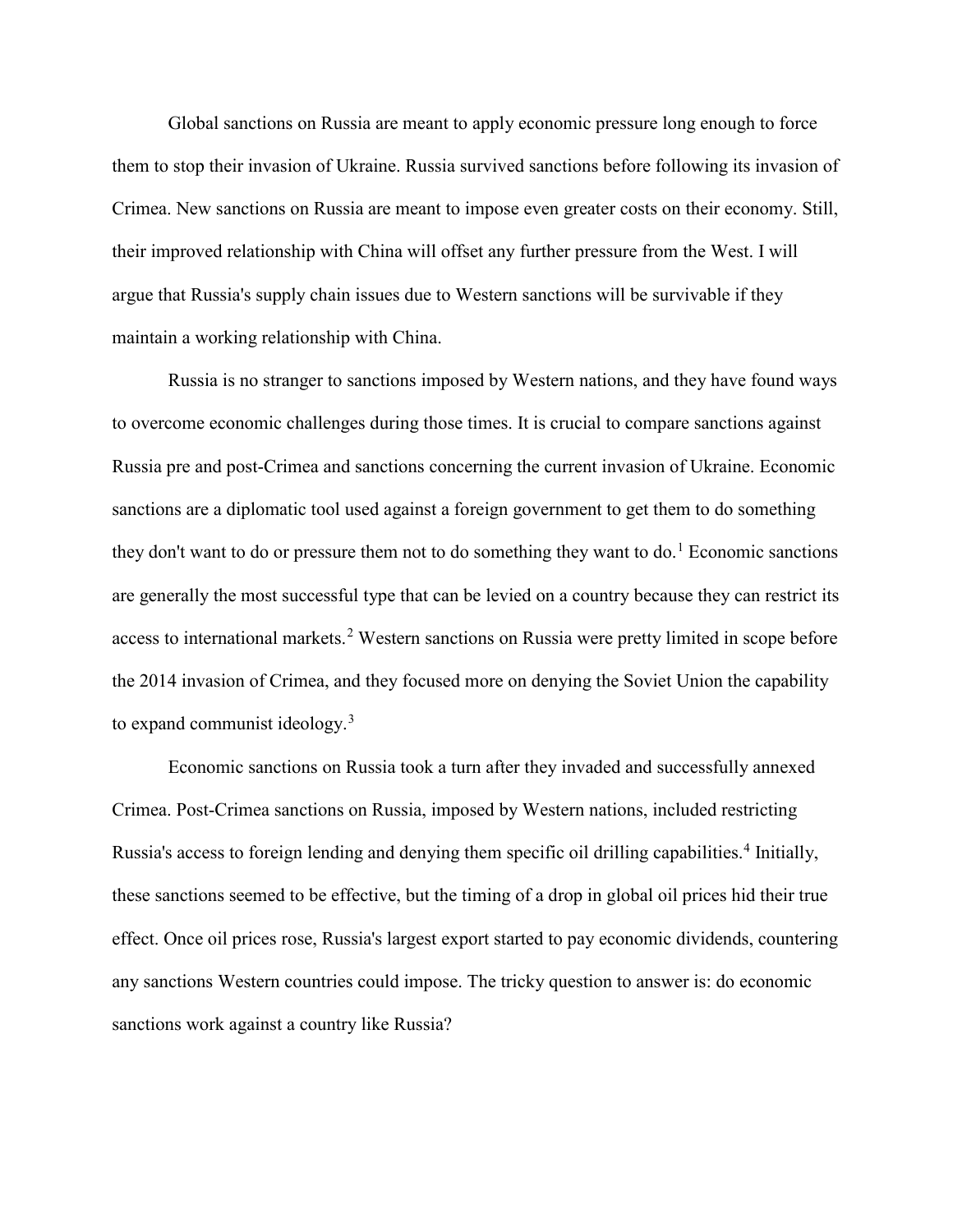In 2022, Russia invaded the entirety of Ukraine, and Western sanctions were swifter and more economically damaging when compared to 2014. Western nations imposed even more extensive bans on oil, dual-use goods that could be used to support their military, and a complete shutdown on the Nord Stream 2 gas pipeline.<sup>[5](#page-3-4)</sup> Russia's supply lines are more economically strained than before, but it only seems that way. The most significant change since Russia's last invasion is their improved relationship with China.

China is an economic powerhouse, and it is one of the few economic relationships Russia has left. China's hatred for Western sanctions and a shared Russian distrust of the United States makes them the best partner Russia could have if they wanted to accept the risk of invading Ukraine. China's shared border with Russia improves this relationship because geography makes future maritime blockades ineffective. In February 2022, China stated that it plans to expand Russian oil shipments to China to support its giant export manufacturing sector.[6](#page-3-5) China's Belt and Road Initiative primed the economic playing field between the countries, and it will improve relations as the project grows. The Belt and Road Initiative is a vast network of railways, highways, and streamlined border crossings that expand Chinese economic influence within Asia.[7](#page-3-6) Russia's access to Chinese goods is leveraged by its ability to sell oil to one of the only countries willing to buy it.

In conclusion, Russia's economic relationship with China enhances its ability to counter Western sanctions. China's Belt and Road Initiative manufacturing is supported by Russian oil, so both countries need to maintain an economic relationship to survive. Russia's ability to survive economically during its invasion of Ukraine is yet to be seen, but having a Chinese partner increases their odds. Russia found ways to overcome previous sanctions, and it is easy to speculate that it will survive this round.